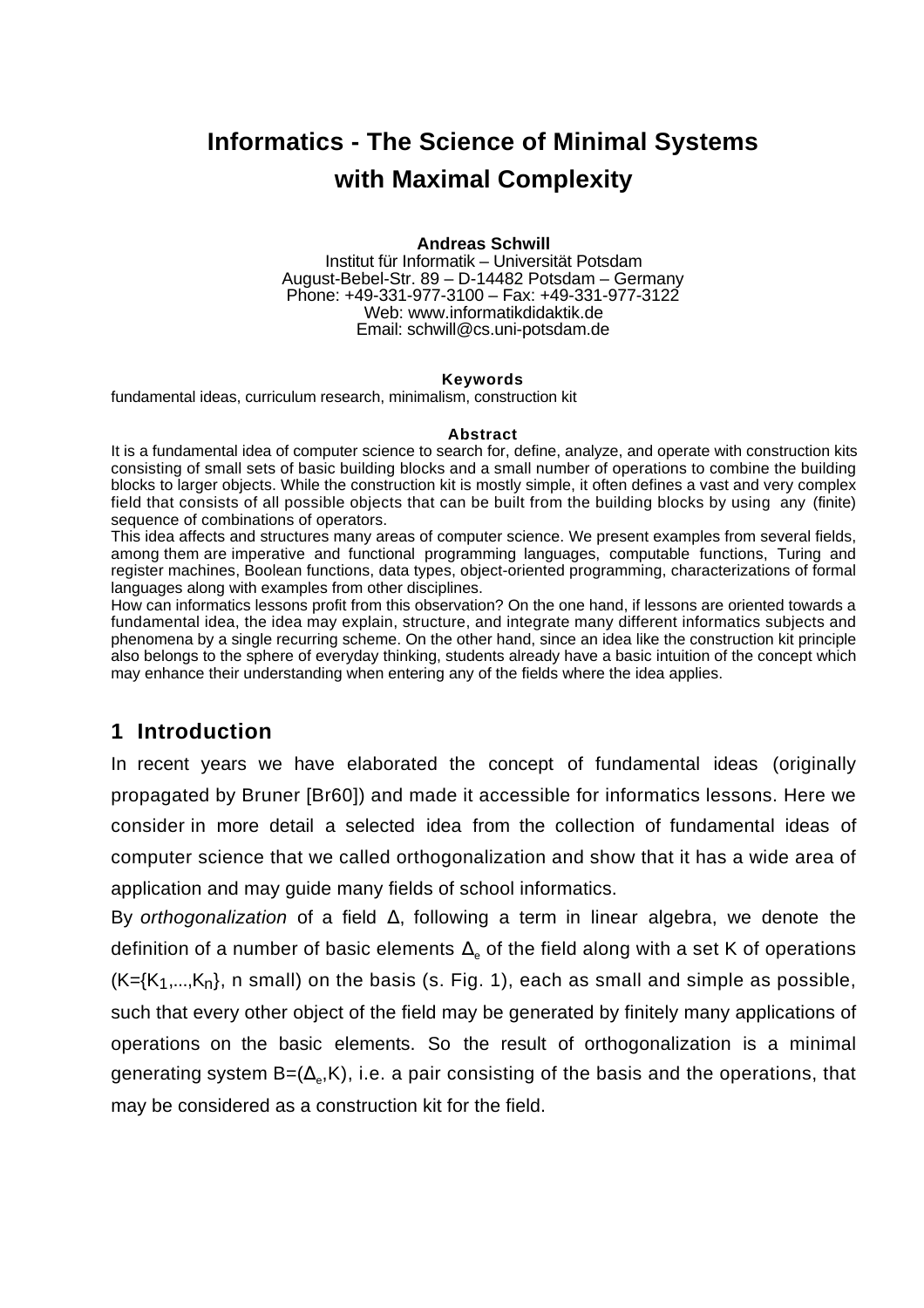We analyze the idea with respect to different didactic criteria and show the relevance of the idea by presenting examples and applications in several areas of informatics as well as in lessons.



Fig. 1: Principle of construction kits

Throughout this paper we use the term *complex* to denote systems that are vast and diverse in their inner structure, while we call descriptions of systems *complicated* if they are vast and varied and hard to grasp. Obviously, there is no direct relation between the complexity of a system and the complication of its description. While the system, in particular, if it is a real life system, may be complex in nature, it may nevertheless have a simple and short description. What we have to avoid under any circumstances are complicated descriptions if the systems are simple, and what we have to search for are descriptions as minimal as possible if the systems are complex in order to be able to understand, master, or manage them.

# **2 Background**

In 1960 J.S. Bruner [Br60] formulated the teaching principle that lessons should predominantly orient towards the structure (the so-called *fundamental ideas*) of science. In recent years we have adopted the concept, made it and the relevant notions precise and transferred it to informatics lessons by defining fundamental ideas of informatics (among them are algorithmization, structural dissection and (artificial) languages as well as orthogonalization) and proposing lessons suitable for teaching certain ideas in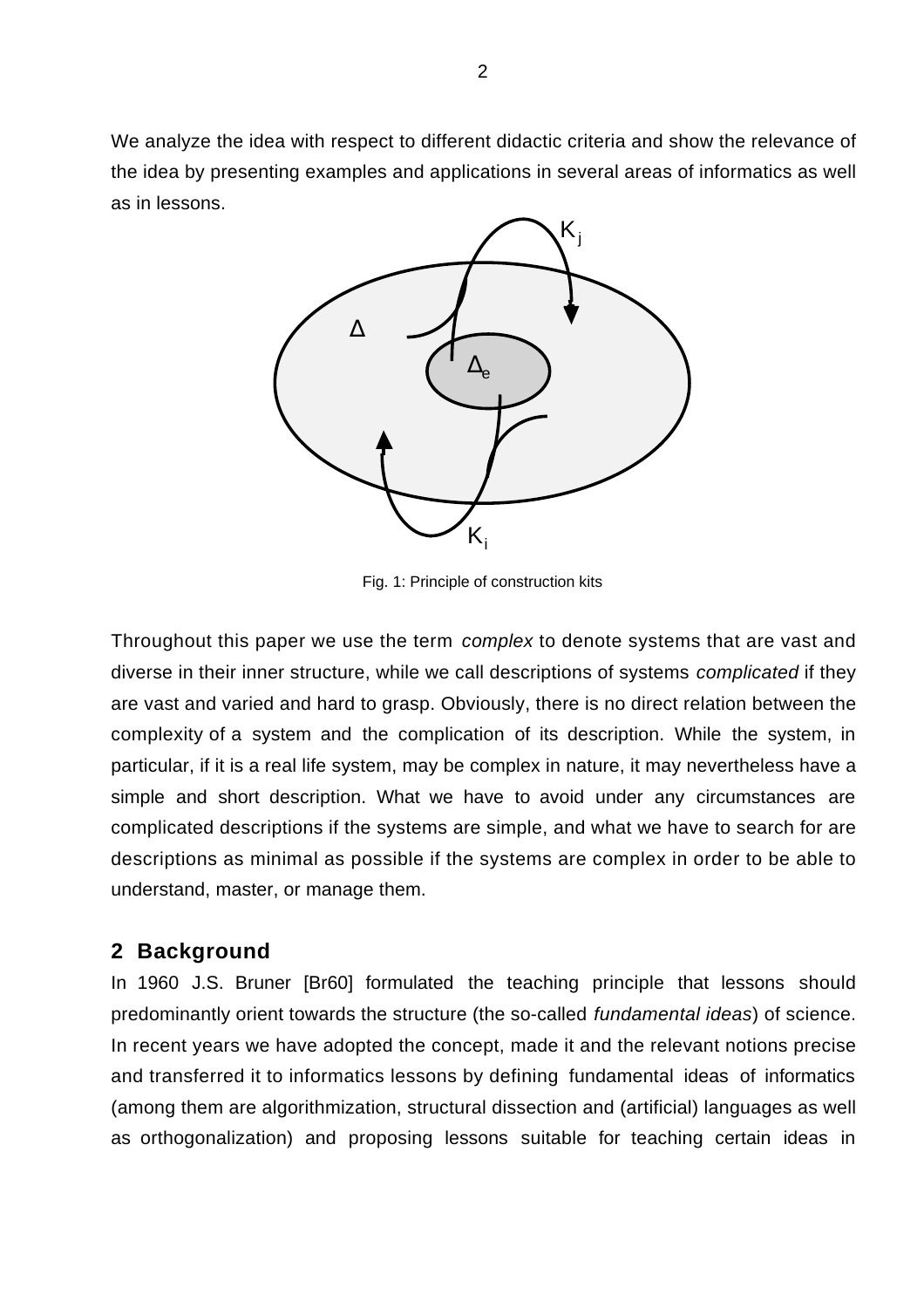school. Here we only give a rough overview of the concept. For details the reader is referred to [Sc93,Sc97].

We define a fundamental idea as: A schema for thinking, acting, describing or explaining which satisfies four different criteria.

*The Horizontal Criterion*. A fundamental idea is applicable or observable in multiple ways and in different areas of informatics. It organizes and integrates a wealth of phenomena. For orthogonalization this criterion is shown in Section 4.

*The Vertical Criterion*. A fundamental idea may be demonstrated and taught on every intellectual level following Bruner who said that "any subject can be taught effectively in some intellectually honest form to any child at any stage of development". A central methodical means guiding education of fundamental ideas on different levels is the *spiral principle* also recommending three representations of concepts to be learned: *enactive* on the lower level, *iconic* on a medium level, and *symbolic* on the highest level of understanding. For orthogonalization this criterion is shortly motivated in Section 5.

*The Criterion of Time*. A fundamental idea can be clearly observed in the historical development of computer science and will stay relevant in the future. This aspect is important since lessons based on fundamental ideas will not become antiquated as quickly as conventional lessons–a major advantage in teaching informatics with its dynamic evolution.

*The Criterion of Sense*. A fundamental idea also has meaning in everyday life and is related to ordinary language and thinking. Only a precise definition turns an idea "with sense" into an exact concept "without sense". So, whenever we have to teach a fundamental idea early in the student's schooling, we may give students a first impression of the idea by using everyday situations as starting points for lessons. For the idea of orthogonalization this criterion is made clear in Section 3.

### **3 Minimal Systems in Arts, Sciences, and Industry**

Why do minimal systems in the form of construction kits play such an important role in all kinds of arts, sciences, and industry? There may be two main reasons. The first one is obviously an ecological/economical cause: Nature and industry develop evolutionary to get the maximum result by spending a minimum of resources. The other one might come from the limited capacity of the human brain, in particular of the short term memory, so that concepts one works with have to have small descriptions to be manageable by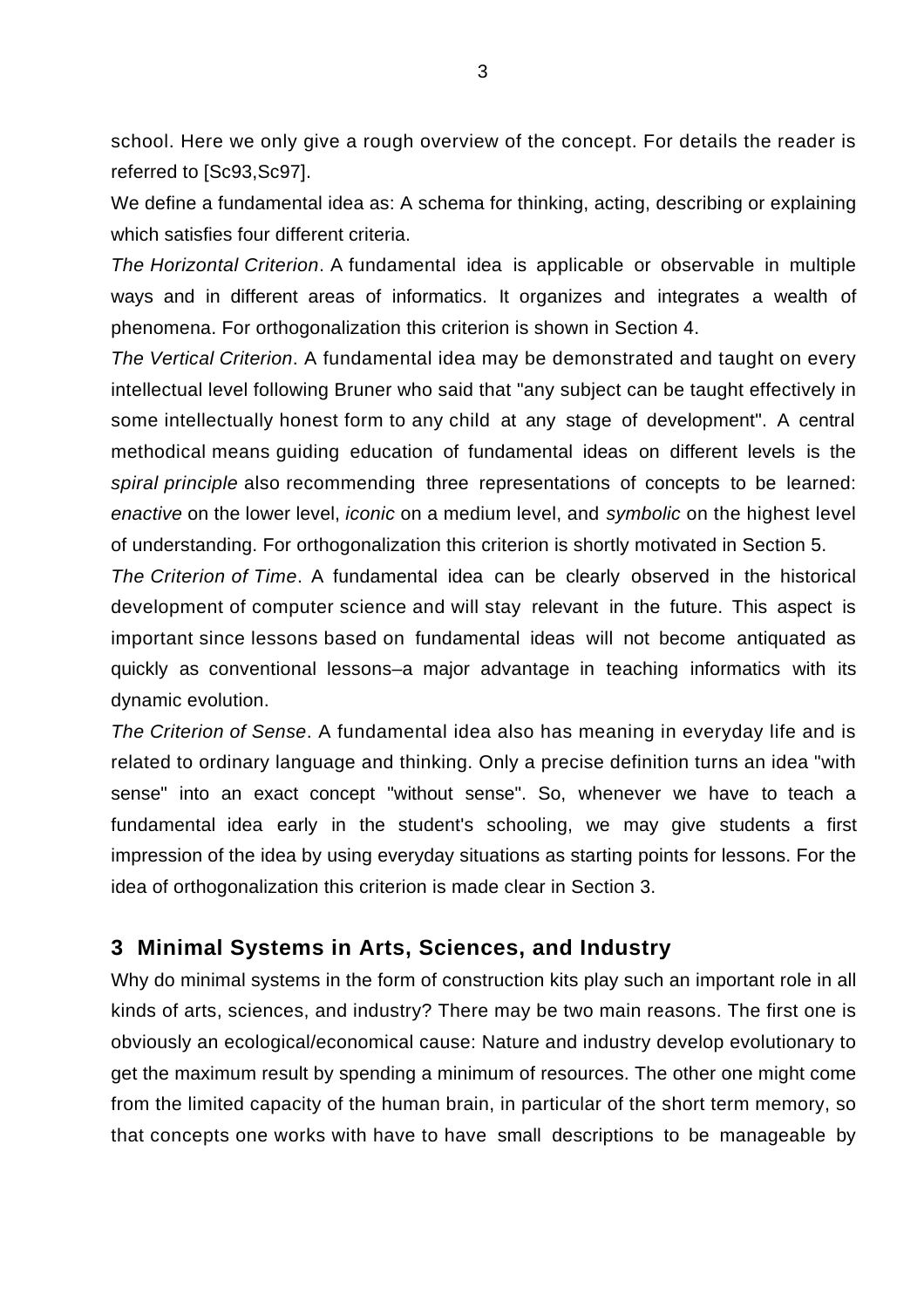humans. Miller's result on the short-term memory capacity of 7±2 chunks [Mi56] might be a rough explanation for the fact that many minimal systems comprise less than 10 basic elements and operations.

In the following we shortly present some minimal systems in arts, sciences, society, and industry. These examples also verify the Criterion of Sense for orthogonalization.

### **Orthogonalization in industry**

A modern example of industrial orthogonalization is Volkswagen's *platform strategy* announced in 1997 [Se97]. By using only four platforms that contain 60% of the car's parts, including the chassis, engine, brake system and gearbox Volkswagen wishes to eventually produce 51 different models.

Further occurrences of orthogonalization may be found in concepts of *lean management* or *lean production*.

## **Orthogonalization in society**

An illustrating application of orthogonalization in public management is given by K. Biedenkopf [Bi84]. The complexity of problems in a developed industrial society permanently increases, e.g. in health, pension, tax, or unemployment systems. At the same time, often much faster, the complication of methods, processes, and law regulations grows in order to manage the increase in complexity. This leads to an accelerating waste of financial, personal, and natural resources which eventually produce almost no visible benefit for the public. Biedenkopf favors a reduction of the complication of these methods and processes to a collection of few simple and clear, yet powerful, social principles which may be arbitrarily combined and flexibly tailored to upcoming social problems.

### **Orthogonalization in arts**

Minimal art, a movement and style that came up in the 1960s, stresses the idea of reducing art to a minimum number of elementary objects, such as colors, shapes, lines and textures (sometimes called "primary structures"), that in creative formal combination may produce a maximum of different pictures or sculptures. While traditional art uses an analytical approach often attempting to represent real objects or experiences, minimal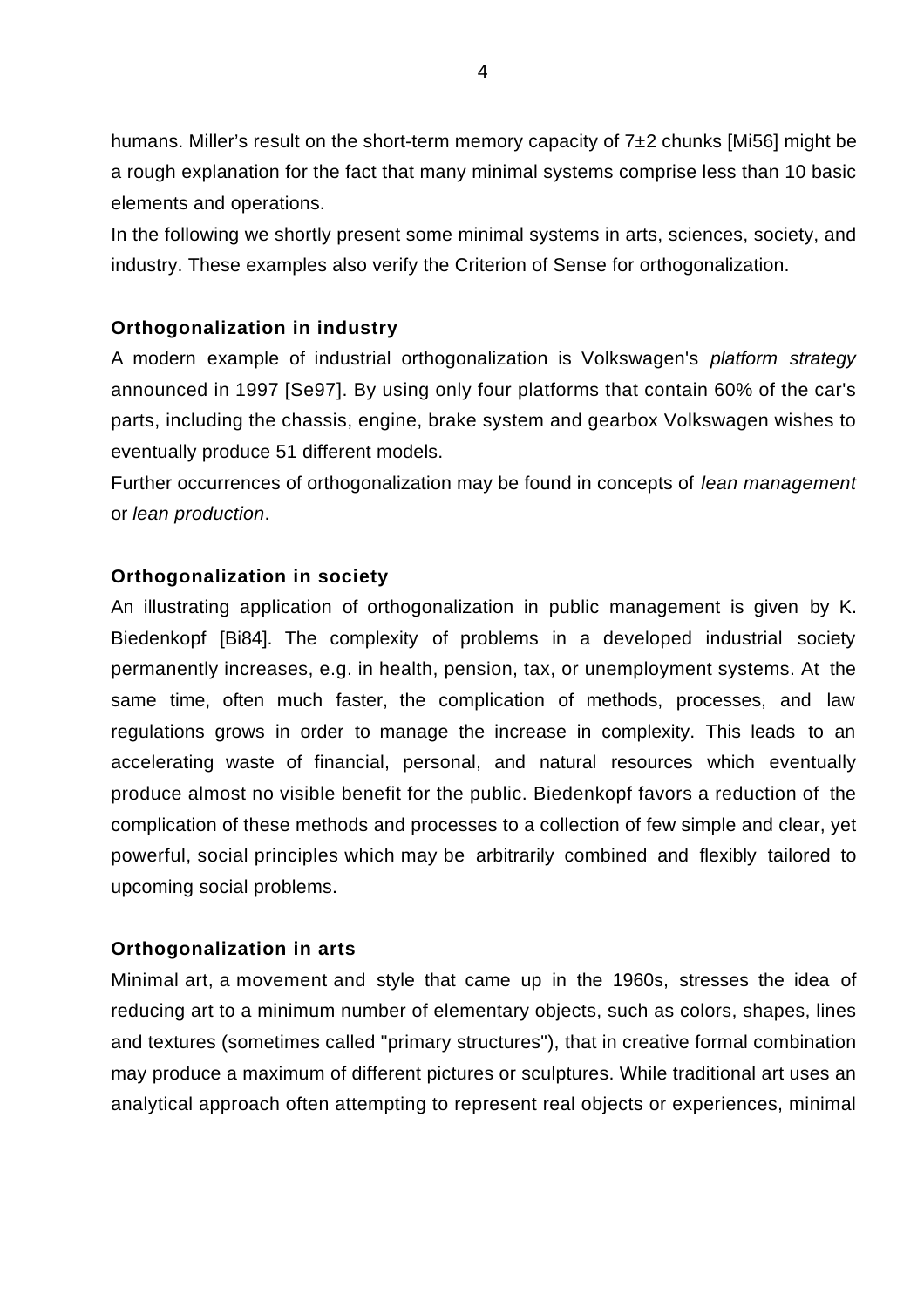art works constructively only producing artwork that can be generated by its "construction kit".

#### **Orthogonalization in music**

Minimal music denotes a style that is likewise characterized by maximal simplicity and reduction of the basic musical material, i.e. tones, rhythms, musical patterns, and compositorial means. The major operations to create music from the basic material are repetition of patterns, phase shifting, overlaying, stressing, adding single notes in order to slightly change rhythms and sequences of tones over time. Although simple in its underlying structure minimal music leads to a highly creative feeling of sound.

Minimal music has spread all over the world in the form of techno music and its branches trance, house, and ambient stressing the beat and using repeating sound patterns and rhythms to create hypnotic and ecstatic experiences.

#### **Orthogonalization in linguistics**

In his book U. Eco [Ec95] deals with the long-lasting search for a *perfect language*, a universal language in which every object, thought, idea, feeling may be unambiguously expressed. A typical orthogonalization approach is that of John Wilkins in the 17th century. His "construction kit" consists of forty *categories* subdivided into 251 *differences*, in turn subdivided into 2030 *species*. Each category was assigned a two-letter syllable, each difference a consonant, and each species a vowel or diphthong. For example: de stands for the category "element"; deb for the first of the elements, that is "fire"; deba for a part of the element fire, a flame.

#### **Orthogonalization in mathematics**

Simple construction kits that generate highly complex fields arise in *chaos theory*. Consider for example *Julia sets* that are generated by iteration of very simple functions f in the complex plane such as

f:  $\mathbb{C}$   $\mathbb{C}$  defined by f(x)=x<sup>2</sup>+c where c is a constant.

For certain x either f<sup>n</sup> is bounded or unbounded, and the Julia set associated to f is defined to be the set of complex values  $x$  where  $f<sup>n</sup>$  lies on the boundary.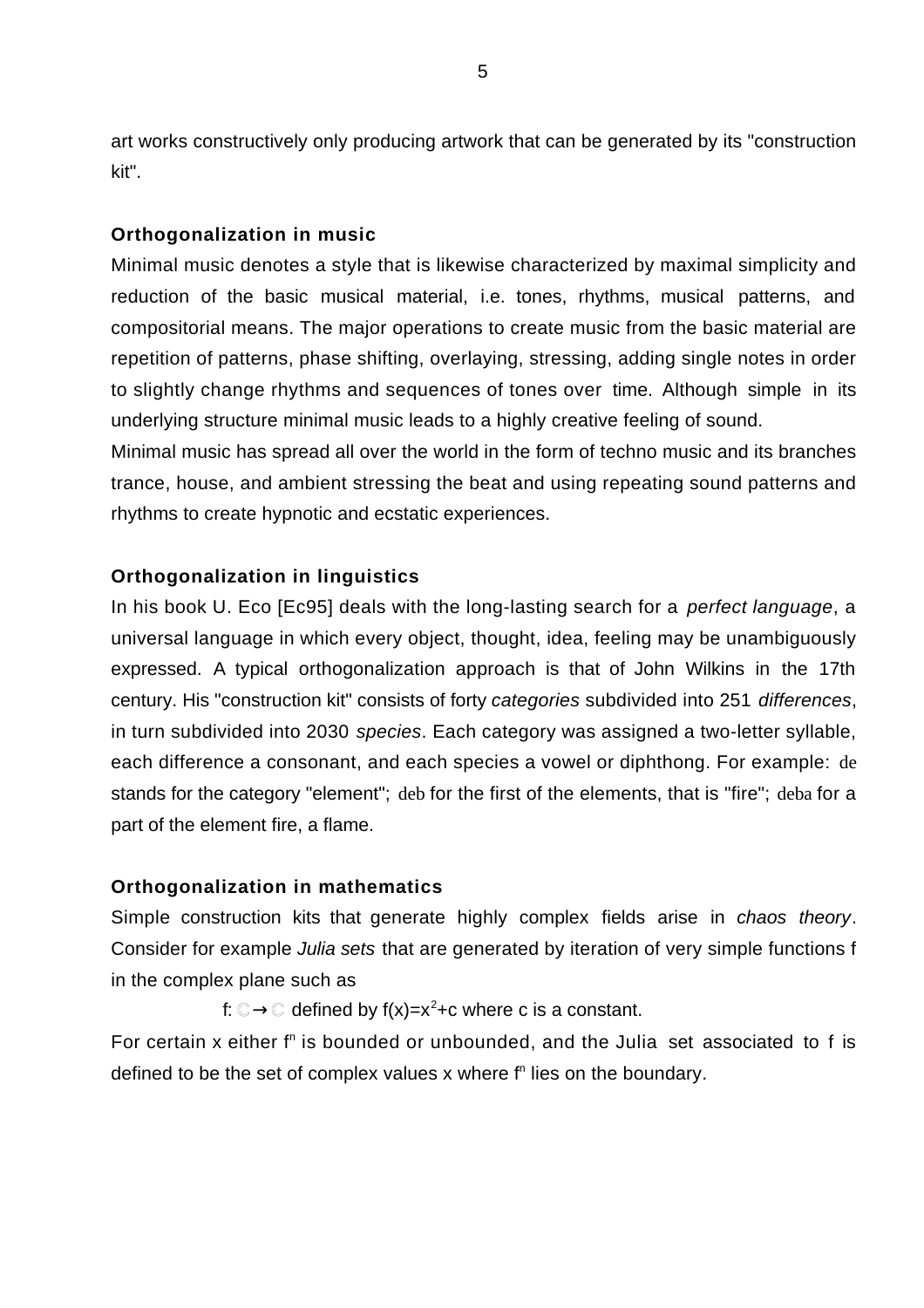By introducing *Kolmogorov complexity* [LV97] mathematics has formalized the notions of complexity and complication of a system. For an object or system s we define the Kolmogorov complexity C(s) to be the length (in bits) of the shortest *algorithmic* description A of s. So by running the algorithm A of length C(s) A produces s.

On the one hand, an object may be regarded simple if its Kolmogorov complexity is small, and systems are obviously complicated if their description is longer than necessary, i.e. longer than C(s). Random objects, a random sequence s of bits, say, are most complex because we are not able to find a description that is considerably shorter than the object s itself. Rather every algorithm A has to contain and enumerate each and every bit of the sequence and, thus, is about as long as the sequence itself, i.e. C(s) |s|.

### **4 Minimal Systems in Informatics**

There are at least two approaches where orthogonalization conquers the methods of informatics. The first one is the minimization of resources: sometimes using very complicated ideas and constructions one tries to develop an algorithm that needs as little time and storage as possible to solve a problem. The problem itself, however, is often simple in structure and easy to understand. A typical example of this category is the union-find-problem [Me84].

On the other hand there is the objective to minimize descriptions of systems, i.e. there are approaches in computer science that either try to describe the most complex given structures by concepts as simple and minimal as possible or, vice versa, try to define very small orthogonal systems and then study the structures they generate. In the following we will focus on the descriptional aspects of minimalism.

At first glance we may consider informatics as a science that has developed, or shall we say adopted, the most beautiful minimal system that we may think of: 0 and 1. All subjects of relevance are eventually mapped into a sequence of zeros and ones in order to be executed by a digital computer.

But there are many more nice minimal systems. The systems we consider in the following may be subdivided into two groups. One group contains minimal systems that define the executing machine or parts or models of it.

The other group covers systems for modelling the real world by a computer program consisting of data structures representing the static elements of the original and control structures realizing its dynamic elements. For both parts of the model, but depending on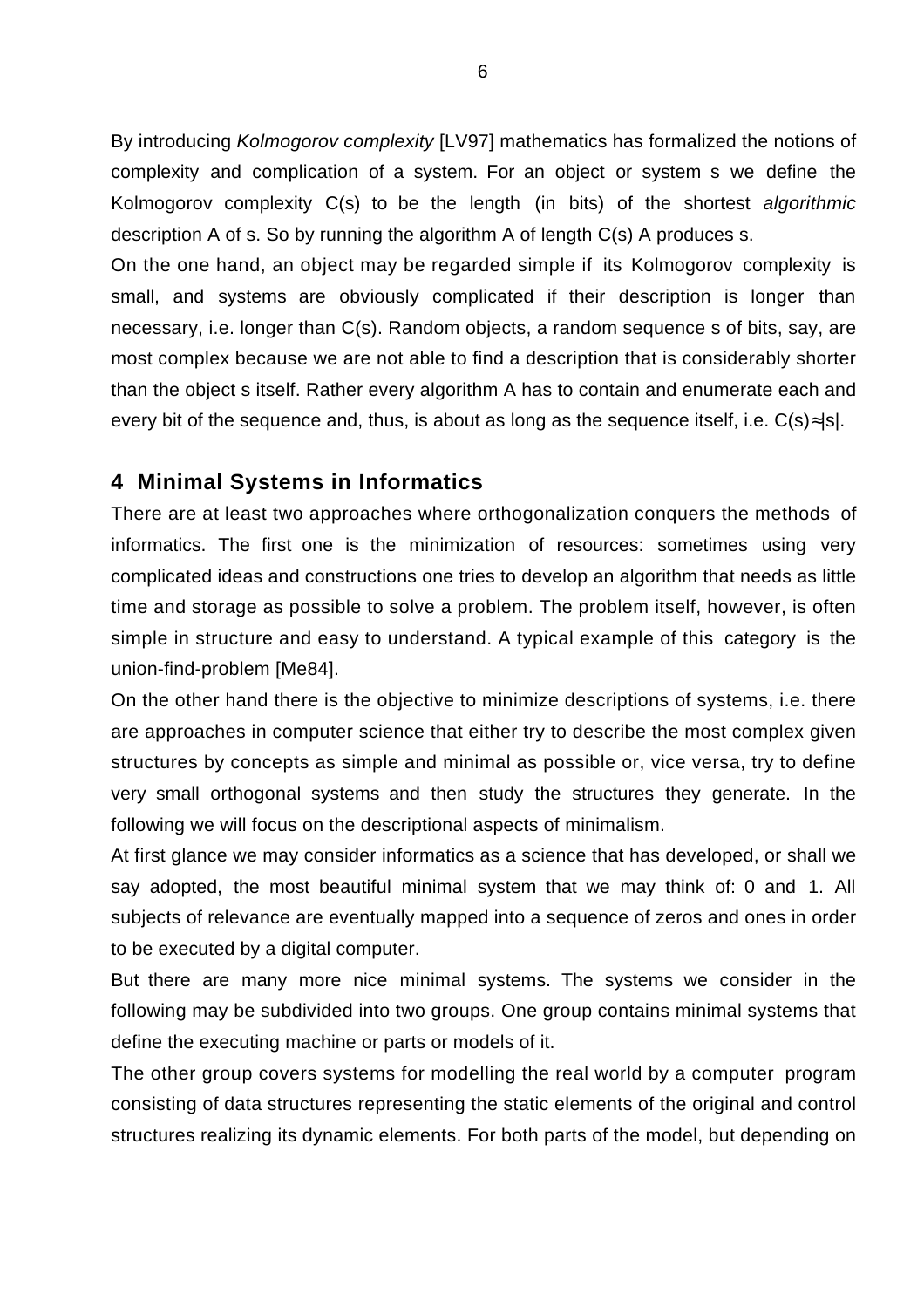the underlying programming paradigm, informatics has defined fundamental minimal systems in form of construction kits.

# **Orthogonalization in machines – register machines with 2 registers**

The register machine (Fig. 2) is an automaton whose memory contains a fixed number, say m, of registers each able to store an arbitrarily large natural number. The machine can perform only three operations on a register: addition of 1, subtraction of 1 if the register contains a number 1, and zero-test. A register machine program is a sequence of statements of either

i:  $d\rho$  f; goto j

or i: if t then goto j else goto k

where i and j are labels, f is an operation on a register, and t is the zero-test on a register.

A register machine works as follows: At the beginning r m input values are stored in the first r registers. All other registers are set to 0. Then the machine executes the program beginning with statement labelled 0. The machine stops if it is to branch to an undefined label. Then the contents of the first s m registers are considered as the output of the machine. So the machine computes a function f:  $IN_0^T IN_0^S$ .



Fig. 2: Register machine

This simple machine model is extremely powerful: one can show that a register machine with only two registers is able to compute any computable function and so can simulate any computer. The key idea is a clever coding of the storage into a single register. The coding itself is an application of orthogonalization as well.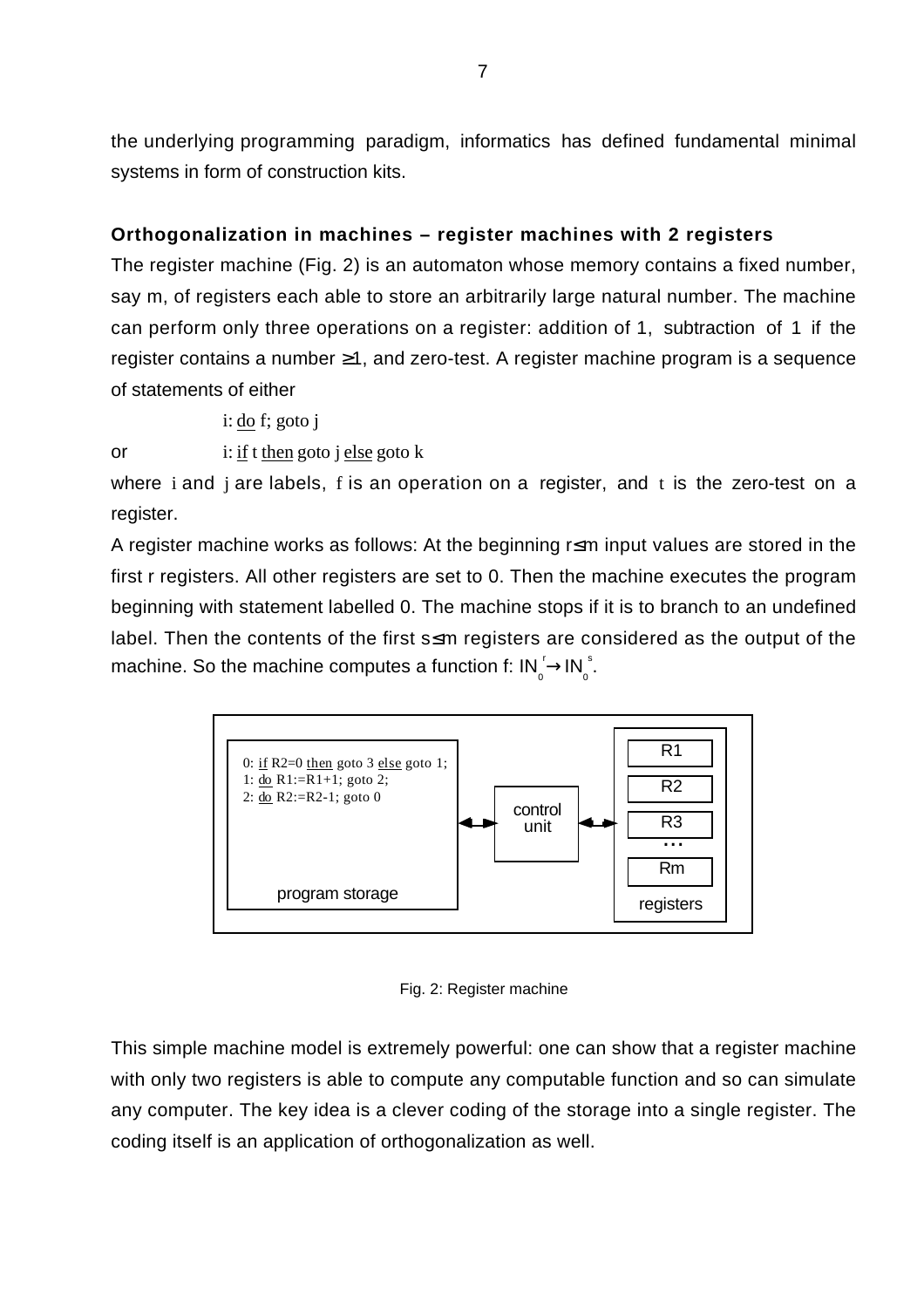But orthogonalization does not stop here: a further step would be to reduce the number of instructions leading to a *single instruction computer* with equivalent power whose only instruction is

subtract 1 and jump to <label> if negative.

## **Orthogonalization in imperative programming – control structures**

According to the observations above we can derive well-known construction kits for imperative control structures. Each of the following pairs of basic elements and operations forms a construction kit:

 $({\{assignment, goto\}, \{concatenation, if then else fi\})}$ 

or ({assignment}, {concatenation, while do od, if then else fi})

but not ({assignment}, {concatenation, for\_to\_do\_od, if\_then\_else\_fi}).

With the last system we cannot program conditional loops.

The complexity of the system defined by these small construction kits may be best experienced by the following program  $(x$  is of type integer):

> read $(x)$ ; while x>1 do if even(x) then  $x:=x/2$  else  $x:=3*x+1$  fi; od;

write("I am done").

The program implements the Collatz function (by L. Collatz, 1937), also known as 3x+1 problem or Syracuse problem. For more than 60 years now it is unknown whether or not the program terminates for all inputs.

# Orthogonalization in functional programming  $-\lambda$ -calculus

Functional programming (with LISP, ML, Haskell or other languages) is based on the calculus, a mathematical formalism developed by A. Church in the 1930s to define and use functions that are given by algorithms [Ba84]. The -calculus is a classical minimal system that uses simple yet very powerful basic elements and operations.

Expressions in -calculus, so-called -terms, are defined inductively. Given a set of variables  $X = \{x_1, x_2, x_3, ...\}$ , then it holds:

1. Each variable x X is a -term (elementary -terms).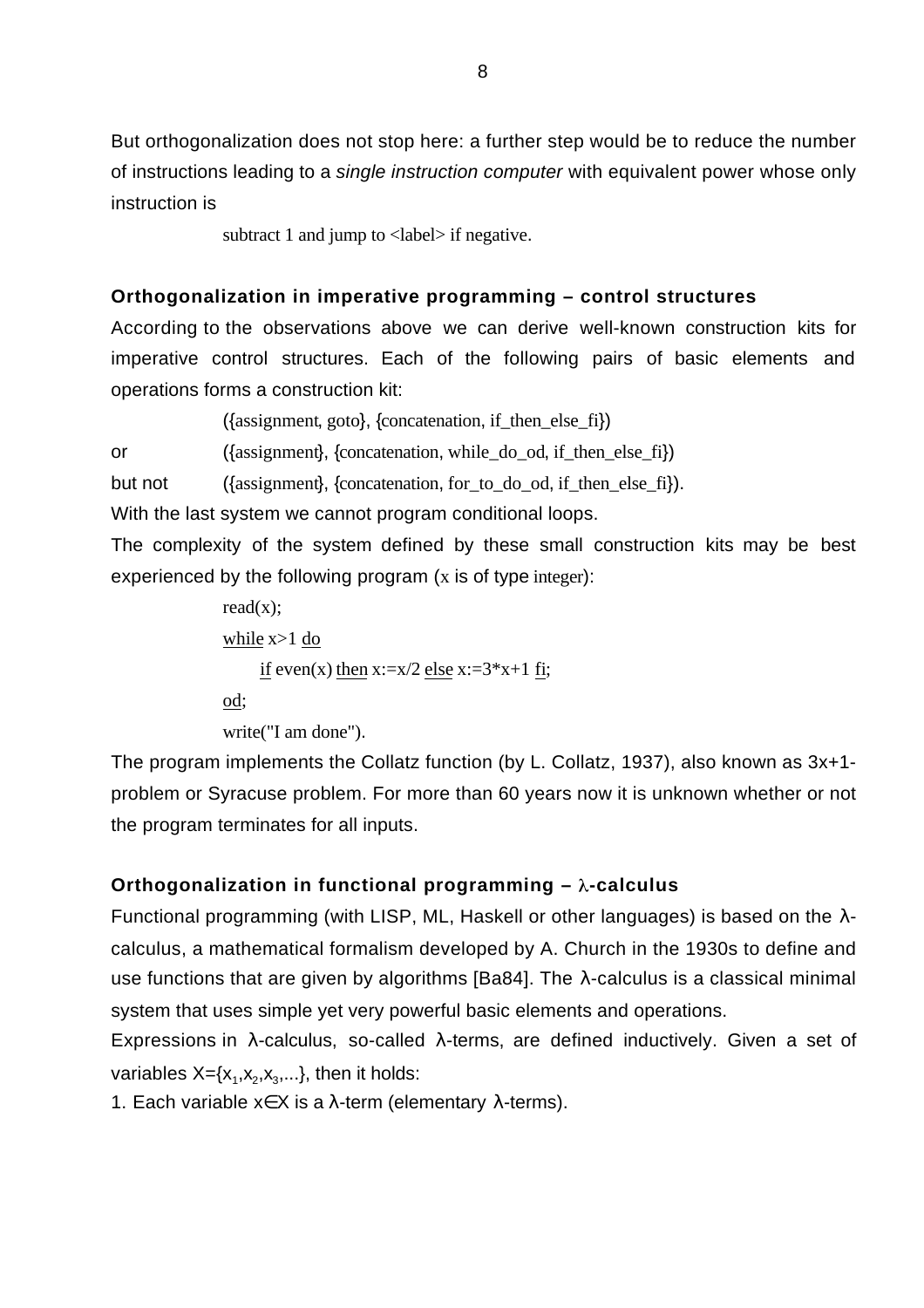- 2. If M and N are -terms, then so is (MN). (MN) denotes the *application* of a -term M to a -term N, usually written in the form M(N).
- 3. If x X is a variable and M is a -term, then ( x.M) is a -term. This rule describes abstraction of a -term M to a function x.M, where x is the formal parameter and M is the function body. stands for the the keyword function in programming languages. The dot separates function head and function body. As of programming languages abstraction describes the parametrization of an expression like  $x+5$  and transfer to a function  $f(x)=x+5$ . Note that a -term is not identified by a name, so it has to be completely written down wherever it is used.

Application of a -term to an argument is defined by the so-called -rule which describes the replacement of formal parameters by actual ones and is defined by

 $(( x.M)N)=M[x N],$ 

where we apply the function ( $x.M$ ) with formal parameter x and body M to an actual parameter N. The rule says that the entire term may be replaced by M[x N], that is the term that is obtained by textually replacing parameter x by N everywhere in the body. This rule excludes situations where M itself contains -abstractions, but for our purposes here it is sufficient.

Examples:

- 1. ( $x.z$ ) defines a constant function, since for any y using the -rule  $((x.z)y)$  may be evaluated to z.
- 2. (  $x.x$ ) defines the identity function, since for any y using the -rule  $(( x.x)y)$  may be evaluated to y.

Despite its extreme simplicity it has been shown by A. Church that -calculus is powerful enough to describe all computable functions, i.e. -calculus may be considered a fullyfunctional programming language. The proof is by simulation of register machines. For it one has to encode natural numbers into -terms, then simulate the register operators +1 and -1, etc. A natural approach is to identify

> 0 by the -term  $(f.(x.x))$ , 1 by the -term  $(f.( x.(fx))),$ 2 by the -term (  $f.(\mathbf{x} \cdot (f(f(\mathbf{x}))))$ , 3 by the -term (  $f.(\ x.f(f(f(x))))$  and so on.

Then we can define arithmetic operations by -terms, e.g. the successor function +1 on natural numbers by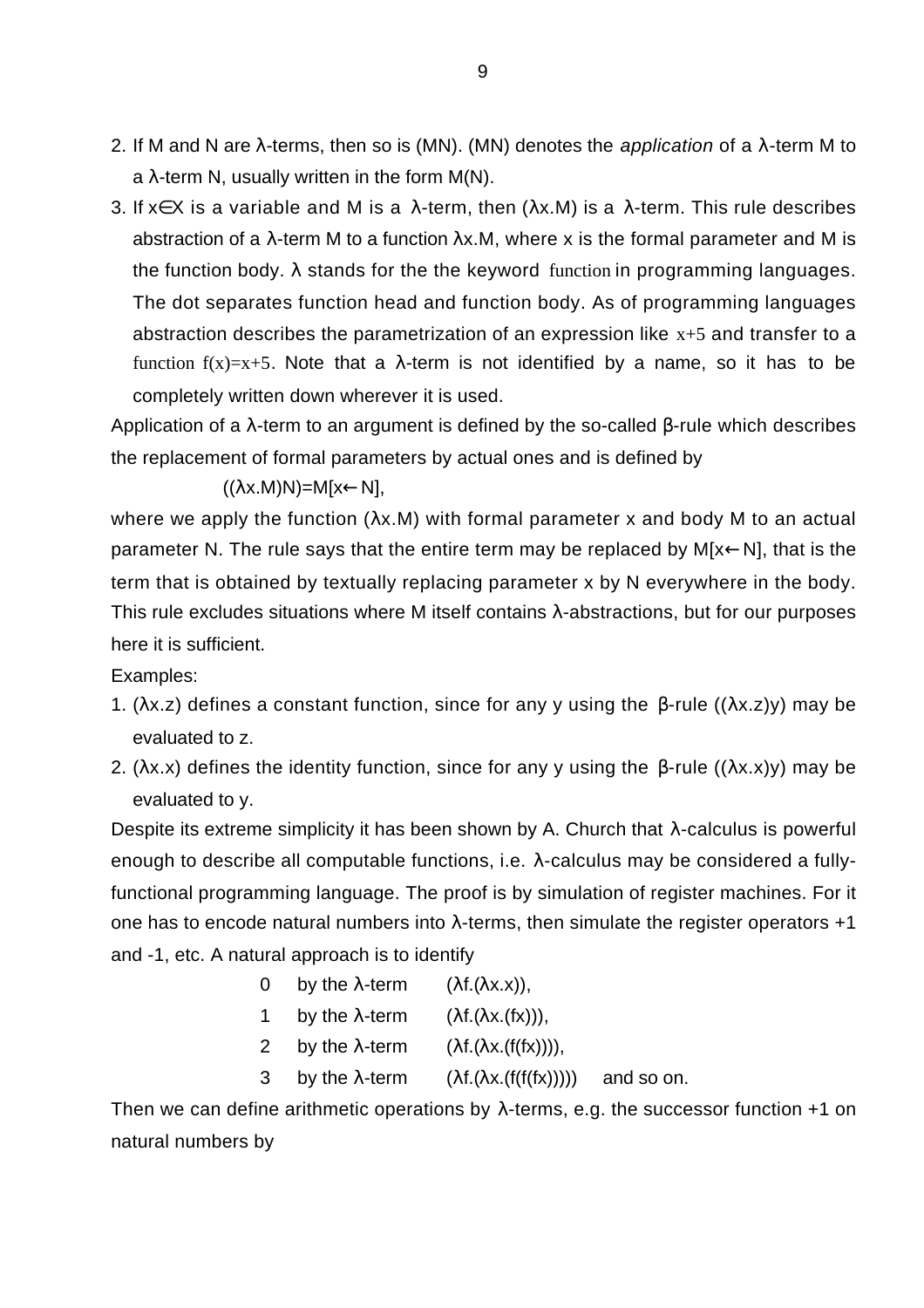( n.( f.( x.(f(n(fx)))))).

#### **Orthogonalization in modelling – data types**

The complex real world to be modelled by a software system usually consists of much data in many different forms and representations. Surprisingly, informatics has developed a method to cope with this bunch of unstructured data in a systematic way using simple construction kits that allow any data to be described and eventually be mapped into a computer.

The standard kit in programming languages is

({character, integer, real, boolean},

{aggregation, generalization, recursion, functional spaces})

and consists of the elementary data types character, integer, real and boolean and a number of operations, so-called *constructors*, such as aggregation, generalization, recursion, and construction of functional spaces (Fig. 3).



Fig. 3: Effects of aggregation, generalization, and recursion

Further approaches of orthogonalization in informatics leading to minimal systems may be observed in the following branches:

• the universal Turing machine may be considered the one-element basis of the class of all Turing machines or even of the class of computable functions. The complexity of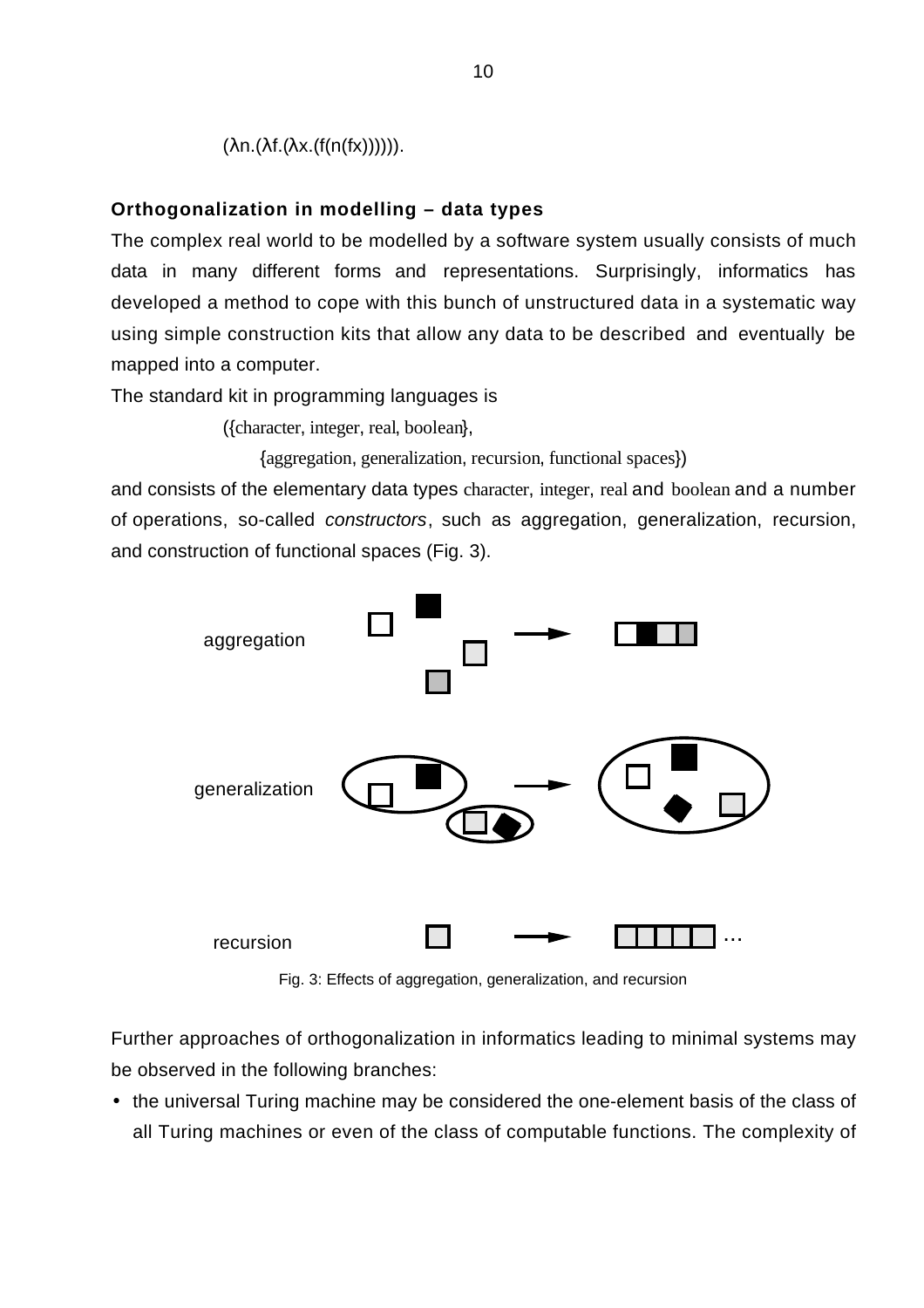Turing machines or computable functions in relation to their minimal basis is best experienced by a Busy-Beaver-Turing machine;

- primitive-recursive and µ-recursive functions are defined inductively. There is a set of basic functions, e.g. constant function, successor function, and a set of operations, e.g. composition, µ-operator, that form a generating set for the class of primitive-recursive and µ-recursive functions, respectively;
- object-oriented programming attempts to develop a collection of basic reusable modules that may be configured for the concrete application area. Object-oriented design uses design patterns (e.g. the model-view-controller pattern [Ga95]) that form an abstract language to describe solutions to recurring object-oriented design problems;
- programming languages are often designed according to the orthogonalization principle. Very illustrating is a quote of B. Meyer [Me89] for motivating his conception of the programming language Eiffel: "When there is one good way to express something in Eiffel, there are often not two" (p. 37);
- fundamental basis of the set of Boolean functions and technical foundation of computer systems are the function sets {and, or, not} or {and, not} or {nand} or {nor}. E.L. Post and S.V. Yablonsky have found five simple criteria that the functions of a set have to satisfy in order to define a generating set of all Boolean functions;
- it is attempted to develop construction kits for operating systems consisting of tiny, highly modular and reusable components with well-defined operational behaviour that may be configured and functionally enriched by minimal extensions according to the future application area.
- homomorphisms, the bracket language and regular languages define a construction kit for the class of context-free languages such that any context-free language may be considered as a coding of correct bracket expressions with some regular languages in between (Theorem of Chomsky and Schützenberger).
- In order to prove that a system is not orthogonal one often uses the idea of *emulation*: Given a generating system, if one of the basic elements or operations may be realized by the others then the system is not minimal.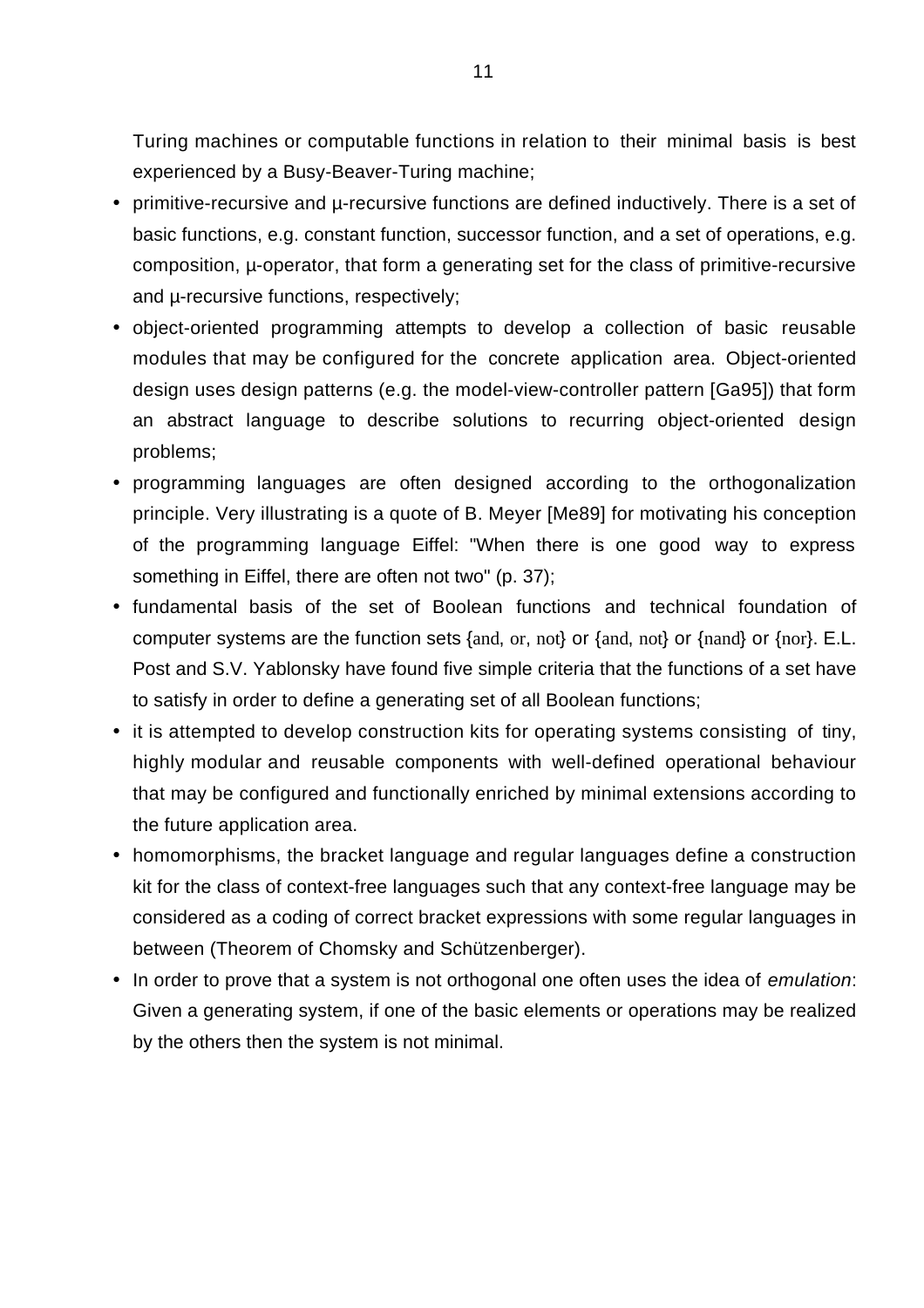# **5 Minimal Systems in Informatics Lessons**

The above examples from informatics and other disciplines support the thesis that orthogonalization is a fundamental idea of informatics that satisfies both the Horizontal Criterion and the Criterion of Sense. If so the idea must be definitely integrated into informatics lessons and taught in a way that makes visible its property of linking together different informatics subjects and integrating diverse phenomena and methods under a common concept.

To achieve this it is necessary to deal in school with orthogonalization and minimal systems according to the following guidelines:

- 1. Orthogonalization has to be treated on every stage of intellectual development along the spiral principle with increasing level of elaboration and formalization starting in primary school.
- 2. One has to make clear where exactly the idea appears and applies in the concrete subject and what advantage it gives for solving the problem.
- 3. It has to be explained in detail what the current minimal system is, what its basic elements and operations are and how they work together.
- 4. One has to analyze in more or less detail the inner structure of the field the minimal system defines.
- 5. One has to show how this approach and earlier applications of the idea in other subjects coincide or differ.

The key concept is the Vertical Criterion that enables the idea to be taught on every school level "in some intellectually honest form" and some examples mentioned above may be reduced to the primary school level.

Also from the methodical point of view orthogonalization appears to be a precious subject: Students usually have gained early experiences with construction kits in their everyday life ("LEGO") and may easily grasp small systems with few orthogonal basic elements and operations and, along constructivism, playfully experiment with basis and operations and explore, maybe in projects, the space "spanned" by the construction kit and experience its possibly vast complexity. Explanations of the teacher are hardly necessary.

### **References**

- [Ba84] H.P. Barendregt: The Lambda calculus. North-Holland 1984<br>[Bi94] K. Biedenkopf: Komplexität und Kompliziertheit. Informatik \$
- K. Biedenkopf: Komplexität und Kompliziertheit. Informatik Spektrum 17 (1994) 82-86
- [Br60] J.S. Bruner: The process of education. Cambridge Mass. 1960